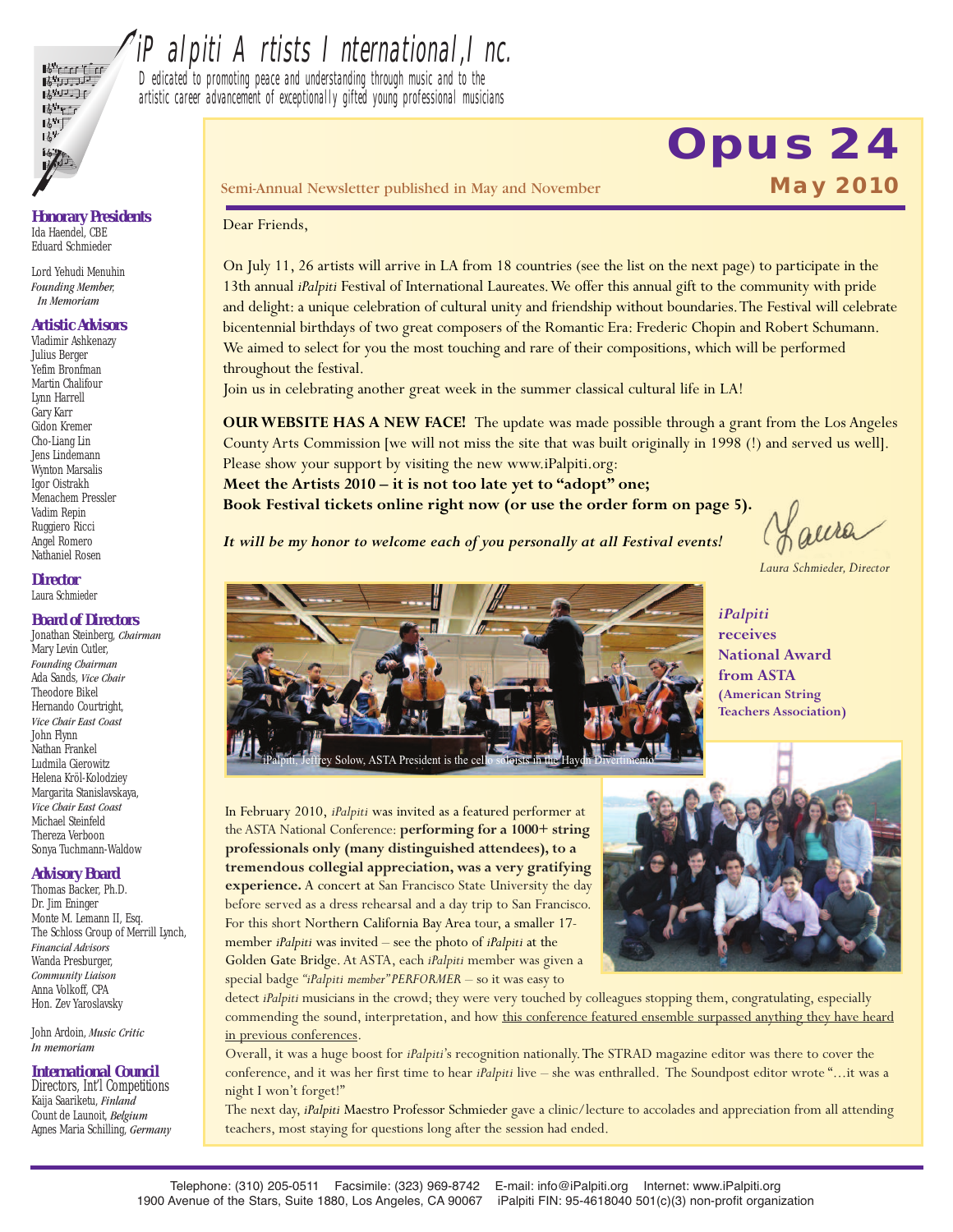

*iPalpiti 2010 members came to Los Angeles from 18 countries*

#### **Soloists**

Luiza Borac, pianist/Romania Julius Berger, cellist/Germany

#### **Violins**

Peter Rainer/Germany concertmaster Catharina Chen/Norway Irina Chepizhnaya/Ukraine Conrad Chow/Canada Azer Damirov/Azerbaijan Aisha Dossumova/Kazakhstan Vladimir Dyo/USA Nora Hapca/Romania Ellen Jung/Canada Robert Kowalski/Poland Kajia Lukas/Estonia IrakliTsadaia/Georgia-Germany Marie Radauer-Plank/Austria

#### **Viola**

Evgeny Gorobtsov/Russia Joseph Kaufmann/USA Alfiya Latypova/Tatarstan (violin-viola) Adelya Shagidullina/Tatarstan

#### **Cello**

Yves Dharamraj/France-USA Julie Jung/Canada Kian Soltani/Iran-Austria Francisco Vila/Ecuador-Spain

#### **Bass**

Artem Chirkov/Russia Daniel Nix/Canada

**Festival Resident Pianist** Jennie Jung



### **Artist Highlights**

### *The Soloists with iPalpiti at Disney Hall on Saturday, July 24*

#### **Artistic Advisor Julius Berger, Cellist**



One of the eminent European cellists, Julius Berger leads the international Leopold Mozart competition in Augsburg as President, and is Artistic Director of "Eckelshausen Music Days"and the "Asiago-Festival" in Italy. Since 1989 Julius Berger has been a member of the musical faculty of the Guardini-foundation in Berlin. Born in Augsburg (birthplace of Leopold Mozart), Julius Berger studied at the Musikhochschule of Munich and at the Mozarteum in Salzburg, under Antonio Janigro (whose assistant he became from 1979 to 1982), at the University of Cincinnati under Zara Nelsova and in a mastercourse with Mstislav Rostropovich. At 28, Julius Berger was appointed to the Musikhochschule

Wuerzburg, one of the youngest professors in Germany.Teaching later in Saarbruecken and Mainz, and since 2000 in Augsburg, he has made efforts to promote the top new talents. Since 1992 he has led a class at the international summer academy at the Mozarteum Salzburg. He devotes a large part of his international concertizing and recording to the rediscovery of Luigi Boccherini's complete works. Known for his commitment to contemporary compositions, he released a remarkable CD featuring John Cage,Toshio Hosokawa and Sofia Gubaidulina.Tours and concerts have brought him together — in music and in friendship — with people like Leonard Bernstein, Gidon Kremer, and Olivier Messiaen.

Mr. Berger plays one of the oldest celli in the world, the Violoncello Andrea Amati of the year 1566 - "King Charles IX." Julius Berger and Eduard Schmieder have collaborated artistically and in friendship for many years, and it is only fitting for iPalpiti Artists International to have Julius Berger join its Artistic Advisors Panel. We are grateful for giving his talent and time to the iPalpiti Festival: Julius will be a soloist with the iPalpiti orchestra performing the Schumann cello concerto at the Walt Disney Concert Hall C, and on Sunday, July 25th, in the Schumann Piano Quintet with iPalpiti artists (Luiza Borac, concertmaster Peter Rainer, Marie Radauer-Plank and Adelya Shagidullina) at LACMA, *Bing Theatre. www.JuliusBerger.de*

#### **Alumnus Luiza Borac, Piano**

Hailed as "a virtuoso of fantastic brilliance"and "poetic artist" (Suddeutsche Zeitung) by the international press, Luiza Borac performs extensively in Europe and USA where her concerts are broadcast by major radio/TV stations. Luiza caused a critical stir as she was called on short notice to replace the indisposed Sviatoslav Richter during the 1991 Schleswig-Holstein Music Festival. She appeared as a soloist with Netherlands Philharmonic Orchestra, Bucharest and Cologne Radio Orchestras, Utah Symphony Orchestra, and has worked with artists likeVladimir Jurowski, Murray Perahia and Radu Lupu among others. Luiza has released 13 CDs (on Avie records since 2003) to phenomenal reviews and featured covers on Gramophone and Fanfare Magazines. "Borac's overall mastery is impressive…a pianist of enviable professionalism" — Bryce Morrison, Gramophone. "The pianist makes a cogent argument for the work [Liszt's Petrarch Sonnet 123] and surpasses many of her colleagues in sustaining interest for all of its 17 minutes." - American Record Guide.



Winner of the BBC Award 2007 for the best solo CD recording of the year, and of more than 30 top prizes and distinctions, including Silver Medal at the Gina Bachauer International Piano

Competition, Prix d'Oslo and Audience Prize of Grieg International Piano Competition Oslo, as well as the East & West International Prize for a NewYork Debut Recital at Carnegie Hall. Her recently released Album of 24 Etudes and Polish Songs by Chopin received a 4 star review in theTimes for the "subtlety of touch and phrasing...recording of caressing depth." Celebrating Chopin's 200th birthday, Luiza returns to LA as the soloist with *iPalpiti* orchestra in the Chopin Piano Concerto in E Minor. Luiza was selected as an *iPalpiti* (thenYoung Artists International) soloist in 1999 for the festival in Los Angeles. Luiza's ties with *iPalpiti* have continued over the years: from *iPalpiti* performances in France and Switzerland to collaboration with Maestro Schmieder at the Mozarteum, Salzburg, we are delighted to welcome Luiza back to Los Angeles. www.LuizaBorac.com

### **Alumni News:**

#### **Featured: Cameron Carpenter hits LA**

Since 2005, when Cameron was selected for his debut at Disney Hall with the *iPalpiti* orchestra as a soloist in the Poulenc organ concerto, we have proudly followed his international career taking flight. In Los Angeles, Cameron gave organ recitals from churches to Royce Hall, to a private home organ for iPalpiti's Benefactors Series. This April, the Los AngelesTimes generously covered his most recent visit to LA, *with a featured story on April 17*: "Carpenter, who is scheduled to appear Sunday at First Congregational Church in the mid-Wilshire area of Los Angeles is widely listed among the most gifted organists of his generation. … Part Liberace, part Liszt, he is determined to alter prevailing attitudes toward the organ… He is in the process of challenging a pillar of his profession, arguing against the

notion that performing on a pipe organ is the apogee of his art," *and the following day's review*: "… Carpenter sat at the keyboard of what First Congregational calls 'perhaps the largest musical instrument existing in any church in the world' … technically the most accomplished organist I have ever witnessed and the most complete master of his instrument's vast array of colors and sound effects.And the most outrageous (at least going back to Virgil Fox's'Heavy Organ' concerts at the FillmoreWest in the 1960s).And, most important of all, the most musical." – *Mark Swed, LA Times,April 19.* "The technical virtuosity is beyond imagining," said Scott Cantrell, classical music critic of the Dallas Morning News and himself an organist. "He can do things with his fingers and feet that nobody else can do. It's a very kaleidoscopic approach to sound."

**Save the Date**: **Cameron's organ recital debut atWalt Disney Concert Hall: Sunday, May 8, 2011, 7:30pm**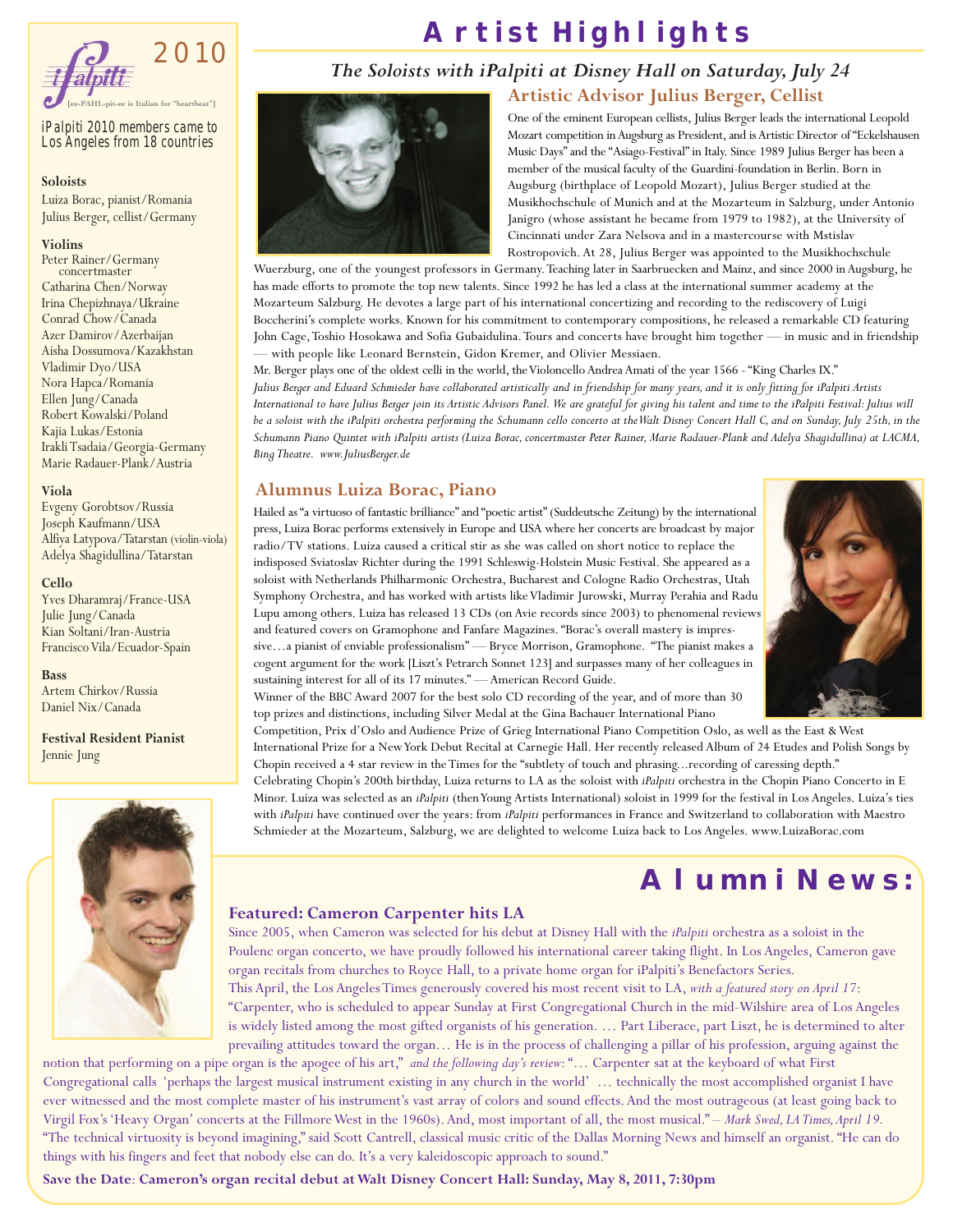### **Mementos from iPalpiti Season**

NewYork: *"From Bach to Tango"* 

Established in 2007, *iPalpiti* Musicales in NY are presented at the home of Susan and Charles Avery Fisher.

On November 15, 2009 *iPalpiti artists Sami Merdinian,violinist (Argentina), Yves Dharamraj,cellist (France-USA),*  $Kaija Lukas, violinist (Estonia),$ *Yoni Levyatov, pianist (Israel), Kristoffer Saebo,double bass (Australia-USA*), and *Adelya Shagidullina*, violist *(Tatarstan),* presented an entertaining and educational musical "excursion" on dance transformation from Bach to Piazzolla, with everything in between. *No wonder we forgot to take the photos!*



Nathan warming up



Mendelssohn Quartet performed

**Valentines Day celebration for Patrons & Benefactors** Hosted by Hayley & Michael Miller, "All About Love" program featured *Soprano Jacquelynne Fontaine,Miss California 2006*.





Jacquelynne performing<br>
Benefactors Celeste van Myers & Buf Meyer<br>
True Valentine Hayley Miller, Supervisor Zev Yaroslavsky, Steinberg, Jacquelynne Fontaine, Chairman Jonathan Steinberg, Michael Miller





Jacquelynne with the Chernick Family (Justin, Jennifer, Joyce)

Benefactors Joseph Domnich & Howard Waldow, Jacquelynne, Board member Sonya Waldow, accompanist Natalie Hall

"Today was a stellar afternoon in the magical home of Mr. & Mrs. Miller.Their home, their cordiality, their hospitality and graciousness are unsurpassed. We felt so privileged to be there to hear Ms. Fontaine sing! What a wonderful surprise she was! Adorable young woman, superb voice, sparkling personality, and a great selection of love songs. A good appreciative crowd was there. Once more you are to be congratulated....all was executed perfectly." – Christine Marcus

#### *Leo FrankelTribute at Beverly Hills Municipal Gallery*

*November: At the 7th annual Leo Frankel Tribute, over 100 friends and guests gathered to support the Leo Frankel Memorial Award Fund. His son,Nathan,a board member of iPalpiti,always performs with iPalpiti artists at this annual event in honor of his father's legacy.*



*iPalpiti* alumnus Juan-Miguel Hernandez with Maestro Schmieder



A standing ovation from 100+ guests

#### *Annual Holiday Appreciation Party*

*The Annual Holiday Appreciation Party was hosted by Laura & Eduard Schmieder. Talented Board members Mary Cutler and Ludmila Gierowitz performed generously to the great delight of all guests.*



Mary Cutler singing her holiday medley



Liudmila Gierowitz performing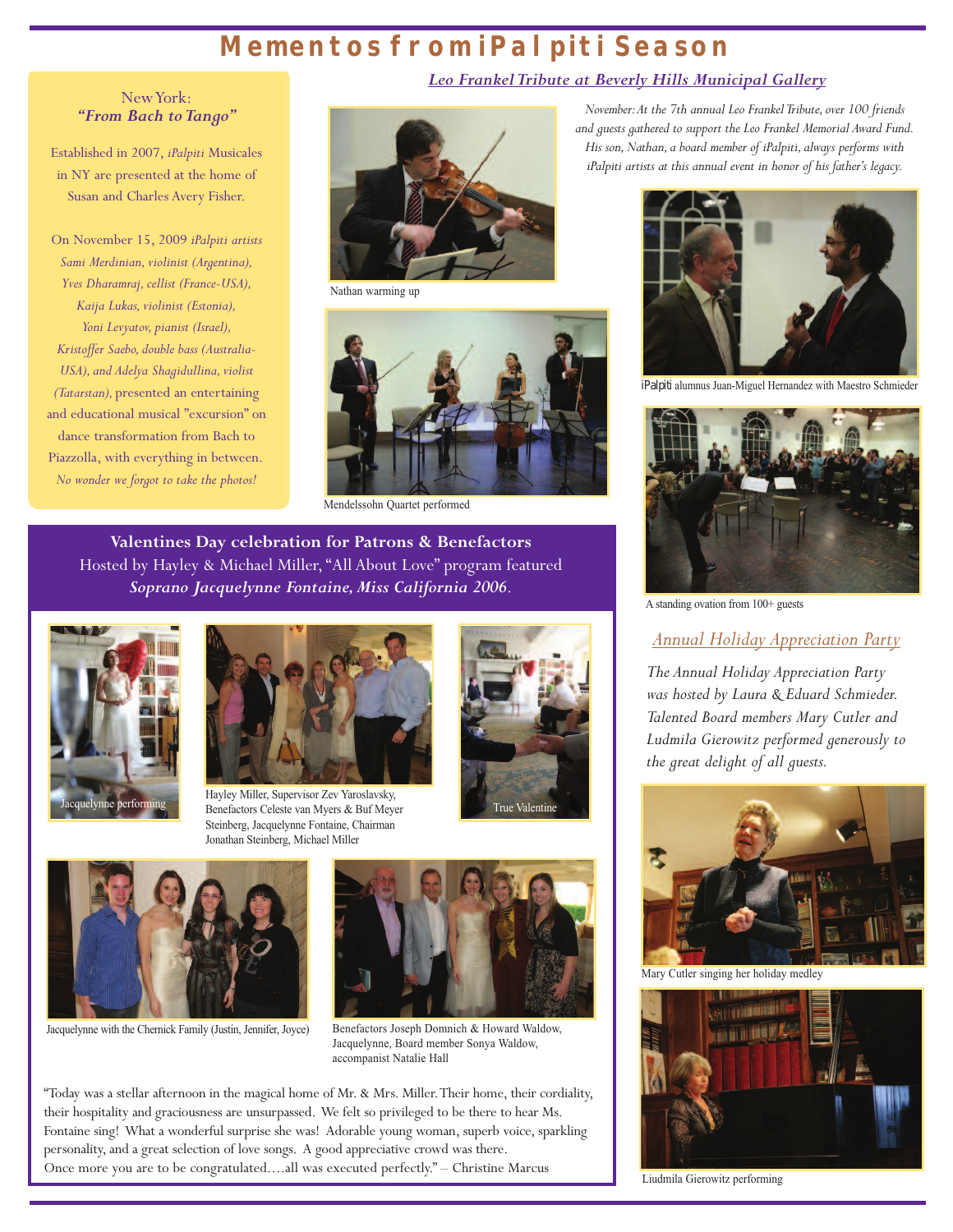### **Heartfelt thanks to all our supporters**

We are grateful to ALL our supporters: dedicated and the new. The list is always "growing" after the Festival, but we need funding NOW, before artists arrival. iPalpiti gives awards and covers all expenses (international travel, hotel, meals, local transportation, **venues).In February, we mailed our annual appeal – PLEASE RENEWYOUR PARTNERSHIP NOW, before the Festival. Every Festival we produce memorable brochures with each artist photo & bio, and listing every sponsor.**

**Visit iPalpiti.org, DONATE online.THANKYOU!**

**Grants** Joyce & Aubrey Chernick Lloyd E. Rigler – Lawrence E. Deutsch Foundation Ernest Lieblich Foundation Los Angeles County Arts Commission Nakamichi Foundation Tokio Marine Foundation Frederic Weisman Foundation

#### **President Circle**

Mary Levin Cutler John Flynn & Dana Wilkey Nathan Frankel Celeste van Myers Ada & Leonard Sands Jonathan Steinberg & Dr. Buf Meyer Steinberg Sonya & Howard Waldow

#### **Laureate Circle**

Gen. & Mrs. Shimon Erem Helena & Stanley Kolodziey Dr. James & Ruth Ode Anna Volkoff, CPA

#### **Benefactors**

Anonymous (2) Joyce & Stanley Black Christine Byrd Joseph Domnich Dr. Alex & Natalie Gershman Greenberg Traurig, LLP Hon. Nancy & Jim Krasne Monte & CC Lemann Anita Lorber Los Angeles Philanthropic Commitee for the Arts OTTO Musica Ora & Jeffrey Nadrich Dr. Allen Nissenson Judge Harold Shabo Thereza Verboon

#### **Patrons**

Bob & Trudy Bogert John & Ilana Cataldo Dr. Albert & Yvonne Chang Betty Falk Bill & Sally Feathers Linda Gelfond Michael Gendler David Gindler Karen Mayer Todd M. Morgan Foundation Dr. Peter Newton Mahnaz Newman Barbara & Hugh Smith Demetra M. Winston

#### **Partners** Edgar Aftergood

Suzanne Aspaturian Bel Air Investments Advisors LLC Delores & Roger Berg Richard Borow Eric Bright Brian Byrnes Nancy & Martin Chalifour Gina Downing & John W. D'Angelo Cynthia G. DeLeon Pat & Marvin Elliott Kara Fox Anita Hirsh Ada & James Horwich Gregory Hughes Andrew & Halina Andrew Jagoda Donna Kamin Daphne Lee Esfir Lebovich Ann & Edward Leonard Fred Manaster Mrs. Christine Marcus Jeanne & Stephen Miller Frank Moore Ellen Rienstra David & Marissa Ringe Peter & Linda Schlesinger Douglas Schoen Dale & Lilly Seltzer Fred & Lee Silton Cheryl K. & David David Simon Ilene & Dr. Gerald Spear Catherine Tamasik Corwin White Susan & Larry Zipursky

#### **Leo Frankel Fund**

Darlene Basch Elizabeth Anne Becker Jim Cavanough David & Alissa Chariton Morton Cohen Shetila Coop Mary Cutler Gabriel L. Eshaghian Nadia Frankel Roberta Gendel Michelle M. Hakakha Connie Harris Steve Jones Daniel Katz Francine & Marshall Katz Fay & Frank Kay Ralph Klein William & Michele Klein Tibor & Marika Kochish Arieh Lanin Fred Manaster Morgan Keegan Inc. Nicoleta Petrescu Berthram Rosenbthal Harold Schloss

Joseph Schwarzenbach Judge Harold Shabo Dr. Gerald & Ilene Spear John Spruce Michael Steinfeld Melissa Stewart Drs. Matthew & Vicki Torrington Victor Vollhardt Sonya & Howard Waldow Abraham Willinger Brent Winebrenner Herb & Annette Wolas Lily & Vladimir Yusin Mani Zadeh

#### **Friends**

Kuniyuki Akiyama James Antekier Sherrie Auhll Grant Barnes Bernard Bendow Karyn Benkendorfer Joel M. Bernstein Eric Biren Bill W.C. Blanks Theresa Burnett C. van Meyers Charlotte Chan Lawrie Chiaro Dr. Nicholas Chugay Steven Clark Judith Collas Mary Ann Cummins Beverly Dailey Francesca Daniels Joseph Domnich Lidia & Andrew Dowen Linley Eathorne Jim Eninger Jack & Dianne Fein Paula Ferguson Kathleen Fitzgerald Siri France Mark & Beverly Goldberg Thomas Goldstein Janet Goodwin Gary Grabel Nancy Greengrass Alan Grenell Larry & Shirley Grodsky Reed E. & Christine A.S. Halladay Dan Harari Lilian Heidenberg Reitman Adelle Heller & Bert Rosenbloom Stefanie Hibler Linda Hu Christopher Hundley Albert Jacard Sharon Jenkins Melvin Kaufman Michael Keir Ron Kenan Jane Kim

Birgit Korwitz Heidemarie Kowalke Frank Krasne Marina Krasner David Krebs Irina Kyarunts Po-Cheng & Eleanor Lai Michael & Vera Landver Inga Liden Lisa Kendall Gary Lustgarten Karen Mayer Michael Miller Pardiz Mirzai Patricia Mock Donna & John Moffitt David Moody Ilya Mosk Roger Munn Irina Narodovich Mahnaz Newman Otto Musica Corp. Katherin Park Melissa Peterson Deborah Podus RCC Carrie Rezabeck Ellen Rienstra Fritze Rodic Mimi Rose Myra Rosen Deam Roys Diana Sanandaji Ada Sands Lara Sass Bashar Sawaf Anke-Jutta Schreiber Dr. Wilber Schwartz Todd Segal Joan Sherwood Georgia S. Shreve Yana Shukman S. & K. Silver David Slavitt Andy Sohrn Dr. Charles & Brenda Solomon Stephen Solomon S.J. Spolin Margarita Stanislavskaya Robyn Steele/Irell & Manella LLP Harald Steinum Trevor Stockinger Susan Stolovy Ellen Strenski Daphne Sturrock Abby Suckle Steven & Ainslie Sugarman Beverly Sugimoto Kyoko Suzuki W.W. Szymanski Collins Takamoto Rebecca Thompson Judith Tolchin Maja Trochimczyk

Sara Kinder

Irina Vaisman Thereza Verboon Anna Volkoff Charles Waldron Jerry Warshaw Ernest Wasley Christine Williams David Winkler/Chamber Players Intl. Barbara Wiseman<br>Owen N. Witte & Jami McLaughlin Herb & Annette Wolas

#### **Associates**

Sidney Adair Carol Aminoff Shirley & Larry Grodsky Steven Maizes David Slomovic

#### **In-Kind**

Bailey's Bakery City of Beverly Hills Dolce Group/Michael Malin Susan & Charles Avery Fisher Nathan Frankel Kawai America Corporation KMNB Media Group/Eugene Levin Helena & Stanley Kolodziey/Kröl Spirits Chris Landen/Post production Lyric Culture/Hanna Schmieder Hayley & Michael Miller OTTO MUSICA Rolling Hills United Methodist Church Dana Ross Photography Sands & Associates Harold Schloss Jonathan Steinberg/Irell & Manella LLP Thereza Verboon/Estate Wine Anna Volkoff, CPA Sonya & Howard Waldow Dana Wilkey & John Flynn

#### **Volunteers**

Khalia Bonner Brian Byrnes Ida Capriole Jeannine Carter Yvonne & Dr. Albert Chang Larry & Shirley Grodsky Jama Lambert Michelle Landes Esfir Lebovich Karen Lorshbough Caitlin McGrath Dr. James Montagano Irina Narodovich Francesca Pascarelli Dana Ross Paula St. John Judge Harold Shabo

August 2009 – April 2010

### **Thank You to the City of Beverly Hills for continuing support:**

Art & Culture Commmunity Services Department: Brad Meyerowitz, Cindy Brynan & Patty Acuna • Mayor Jimmy Delshad and Councilmembers

#### **ANGELS NEEDED!**

Each Festival, we provide FREE tickets to the iPalpiti concert at Disney Hall to at least 200 students from local schools, and about the same to local non-profit organizations that help abused children and teenagers at risk. Sometimes, THIS **IS THEIR ONLY CHANCE DURING THE YEAR TO DRESS UP AND COME IN CONTACT WITH THE SOCIETY** AT-LARGE. Add to this an opportunity to hear a classical concert performed by laureates (a word many never heard **before!) from many countries, and there is a lasting impression, with longing to hear it again.**

... My school took me to the orchestra and it was a lot better than I expected. I would totally go again! Thank you, — Matthew B. (12 years old)

**CALL 310.205 0511 to ask HOW YOU CAN HELP.**

**We welcome New Members! Send this letter to your friends, bring them to our events.**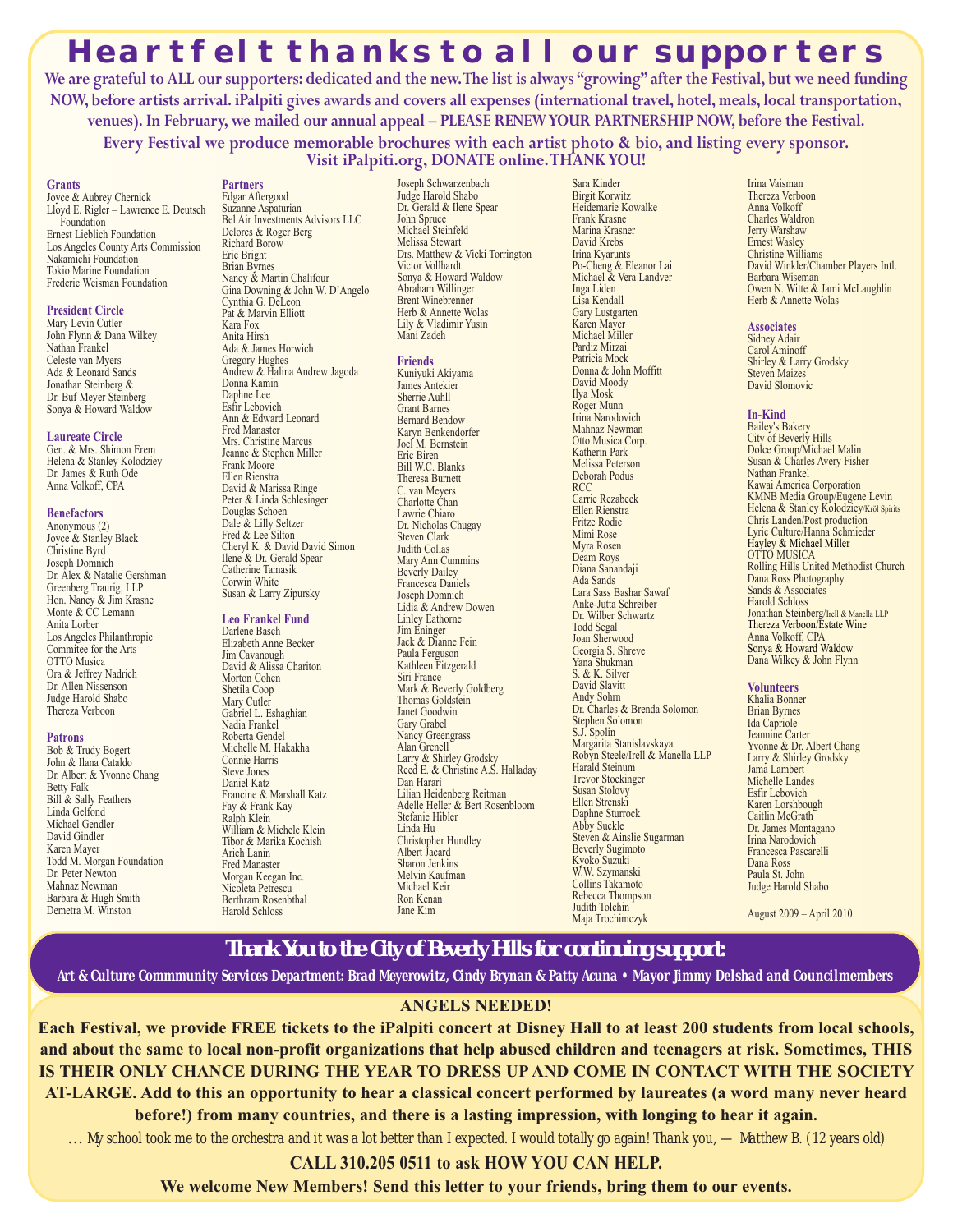### **Festival Tickets Order Form\***

|                                                                                                              |                                                                                                                             |                                                                                                                                                                                    |                                 | No. of Tix               | Total |
|--------------------------------------------------------------------------------------------------------------|-----------------------------------------------------------------------------------------------------------------------------|------------------------------------------------------------------------------------------------------------------------------------------------------------------------------------|---------------------------------|--------------------------|-------|
| Phone:<br>(310) 205-0511                                                                                     | Saturday, July 17, 7:30 pm<br>Rolling Hills United Methodist Church, Rolling Hills Estates<br>iPalpiti soloists & orchestra | \$10                                                                                                                                                                               | <b>Tickets sold at the door</b> |                          |       |
| Fax:<br>(323) 969-8742<br>E-mail:<br>info@iPalpiti.org                                                       | Sunday, July 18, 7 p.m.<br>Kröl-Kolodziey Estate, Beverly Hills<br>"Meet the Artists" Gala                                  |                                                                                                                                                                                    |                                 |                          |       |
| Mail:                                                                                                        | Buffet dinner, performance and VIP ticket to Disney Hall Concert<br>Buffet dinner & iPalpiti soloists performance ONLY      |                                                                                                                                                                                    | \$250                           | \$180 is tax-deductible  |       |
| <i>iPalpiti</i> Artists International, Inc.<br>1900 Avenue of the Stars, Suite 1880<br>Los Angeles, CA 90067 |                                                                                                                             |                                                                                                                                                                                    | \$175                           | \$105 is tax-deductible  |       |
| Wednesday, July 21, 7:00 pm                                                                                  |                                                                                                                             |                                                                                                                                                                                    | \$30                            |                          |       |
| Send my tickets to:                                                                                          | Greystone Mansion Beverly Hills, CA<br><i>iPalpiti</i> Soloists                                                             |                                                                                                                                                                                    |                                 |                          |       |
| Name:                                                                                                        | Thursday, July 22, 8:00 pm                                                                                                  |                                                                                                                                                                                    | \$10                            |                          |       |
|                                                                                                              | Hannon Theater, Mount St. Mary's College                                                                                    |                                                                                                                                                                                    |                                 | Tickets sold at the door |       |
| Address:                                                                                                     | iPalpiti soloists & orchestra                                                                                               |                                                                                                                                                                                    |                                 |                          |       |
|                                                                                                              | Saturday, July 24, 6:00 pm*                                                                                                 | Front Orchestra (Rows AA-EE)                                                                                                                                                       | \$90                            |                          |       |
| City/State/Zip:                                                                                              | Walt Disney Concert Hall<br>iPalpiti orchestra                                                                              | $\Box$ Front Orchestra (Rows A-G)<br>Front Orchestra, Right/Left Wedge                                                                                                             | \$90<br>\$90                    |                          |       |
| Phone (day & evening):                                                                                       | Eduard Schmieder, conductor                                                                                                 | Orchestra (Rows H-Q)<br>$\Box$ Orchestra East/West (Rows A-G)<br>$\Box$ Terrace (Rows A-P)                                                                                         | \$60<br>\$50<br>\$40            |                          |       |
| Email:                                                                                                       | 15% Group Discount for 10+<br>25% Discount for Friends of iPalpiti<br>\$10 student tickets (Balcony)                        | $\Box$ Terrace East/West (Rows A-C)<br>Orchestra View (Rows A-H)<br>Balcony (Rows A-D)<br>Terrace View (Rows A-C)                                                                  | \$27<br>\$27<br>\$20<br>\$20    |                          |       |
| Payment Information:                                                                                         |                                                                                                                             | 50% of each ticket price is tax-deductible                                                                                                                                         |                                 |                          |       |
| $\Box$ Enclosed is my check:                                                                                 | <b>Post-concert Benefit Dinner</b><br>(includes VIP ticket to the concert)                                                  |                                                                                                                                                                                    | \$450pp                         | \$260 is tax-deductible  |       |
| $\Box$ Charge to my credit card:                                                                             | <b>Festival Package</b>                                                                                                     |                                                                                                                                                                                    | \$600pp                         |                          |       |
|                                                                                                              | (includes "Meet the Artist" Gala,                                                                                           |                                                                                                                                                                                    |                                 | \$350 is tax-deductible  |       |
| Visa/MasterCard/AMEX:                                                                                        | VIP ticket to Disney concert & the Benefit Dinner)                                                                          | Handling Charges: \$4 per ticket                                                                                                                                                   |                                 |                          |       |
|                                                                                                              | *Disney Hall tickets also available<br>ticketmaster<br>at                                                                   |                                                                                                                                                                                    |                                 |                          |       |
| Charge Card Number:                                                                                          | 213.480.3232<br>and in person $\omega$ Box Office                                                                           | I understand that ticket sales do not cover the<br>Festival expenses and would like to support<br>iPalpiti Artists International with an additional<br>tax-deductible donation of: |                                 |                          |       |
| Exp.date:                                                                                                    |                                                                                                                             |                                                                                                                                                                                    |                                 |                          |       |
|                                                                                                              | *Artists and Programs are subject to change without notice                                                                  |                                                                                                                                                                                    | <b>Total Enclosed:</b>          |                          |       |
| Signature:                                                                                                   | * Festival 's FULL SCHEDULE & FREE CONCERTS l isted on the back cover page                                                  |                                                                                                                                                                                    |                                 |                          |       |

**Event Locations**

**Tickets to all listed events can be ordered NOW**

> Bing Theatre LACMA 5905 Wilshire Blvd (323) 857-6234

Rolling Hills United Methodist Church 26438 Crenshaw Blvd. Rolling Hills Estates (310) 377-6771

Greystone Mansion 905 Loma Vista Drive Beverly Hills (310) 285-6830

Hannon Theater Mount St. Mary's College 12001 Chalon Road Los Angeles, 90049 (310) 954-4330

Walt Disney Concert Hall 111 North Grand Avenue Los Angeles (213) 972-7211



iPalpiti orchestra in NewYork 2009